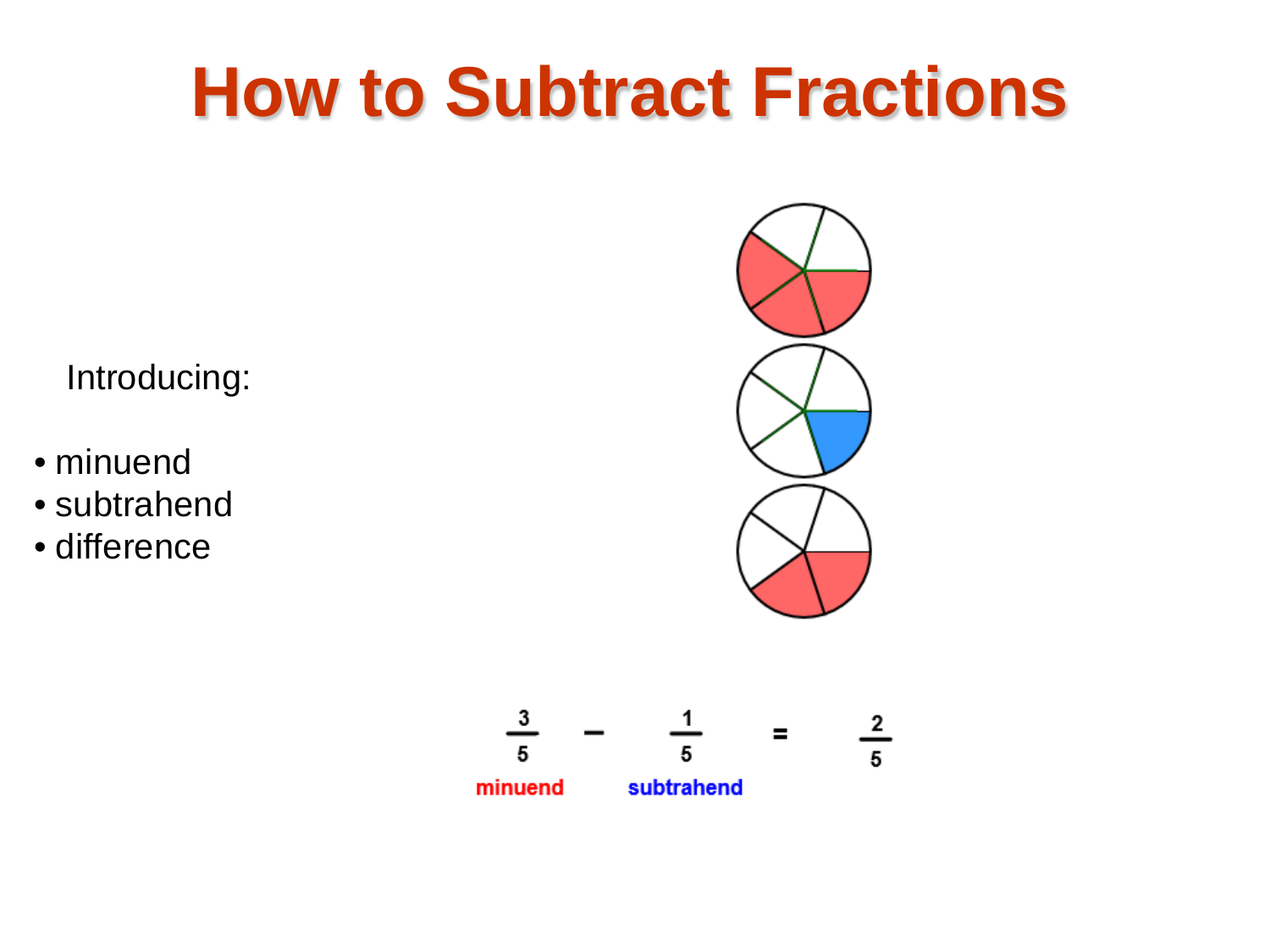

This picture shows the *minuend*, *subtrahend*, and *difference*. The *difference* is what remains when the *subtrahend* is removed from the *minuend*.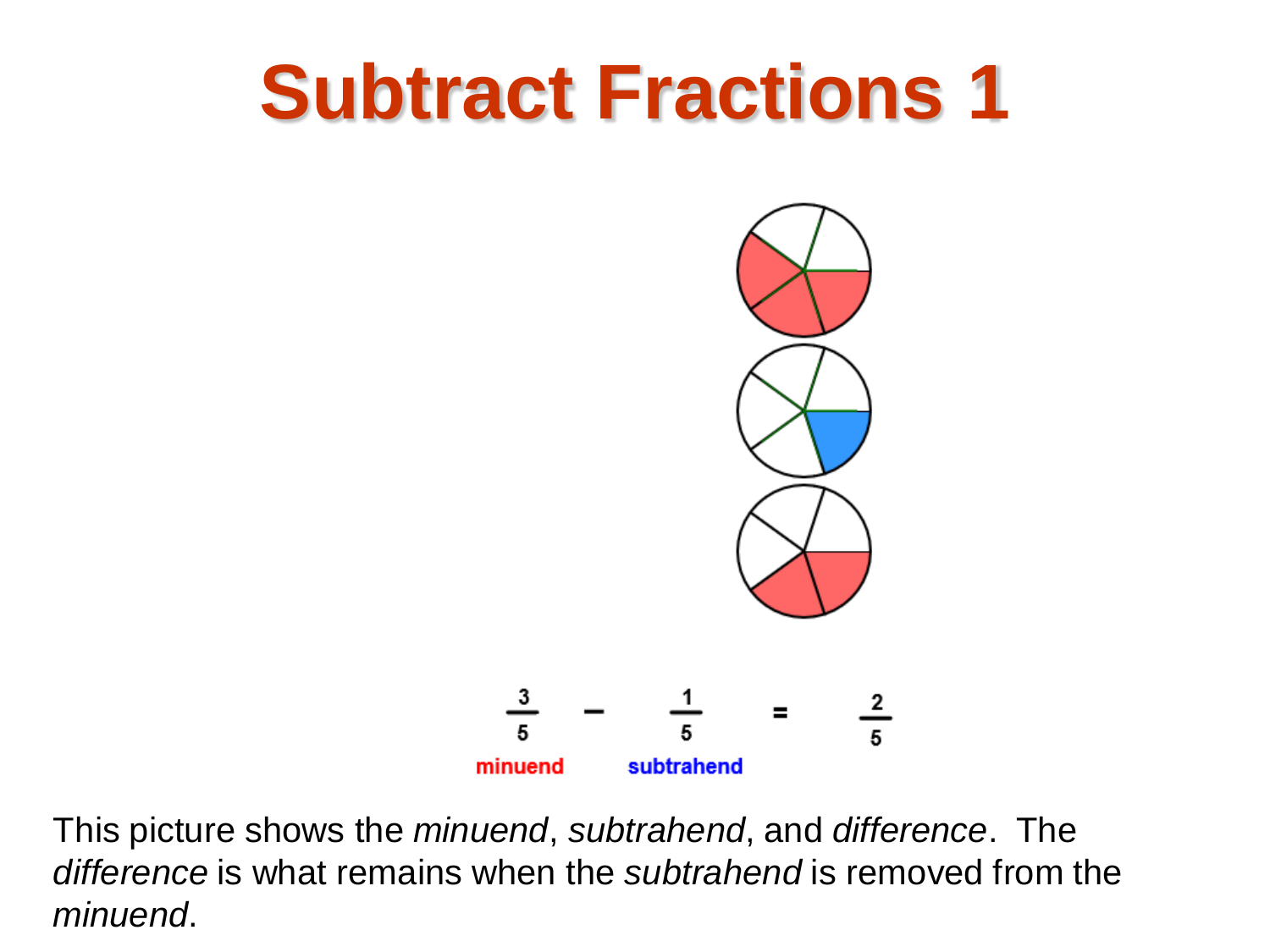

If the minuend and subtrahend have the same denominator, subtract the numerator of the *subtrahend* from the numerator of the *minuend* to get the numerator of the *difference*.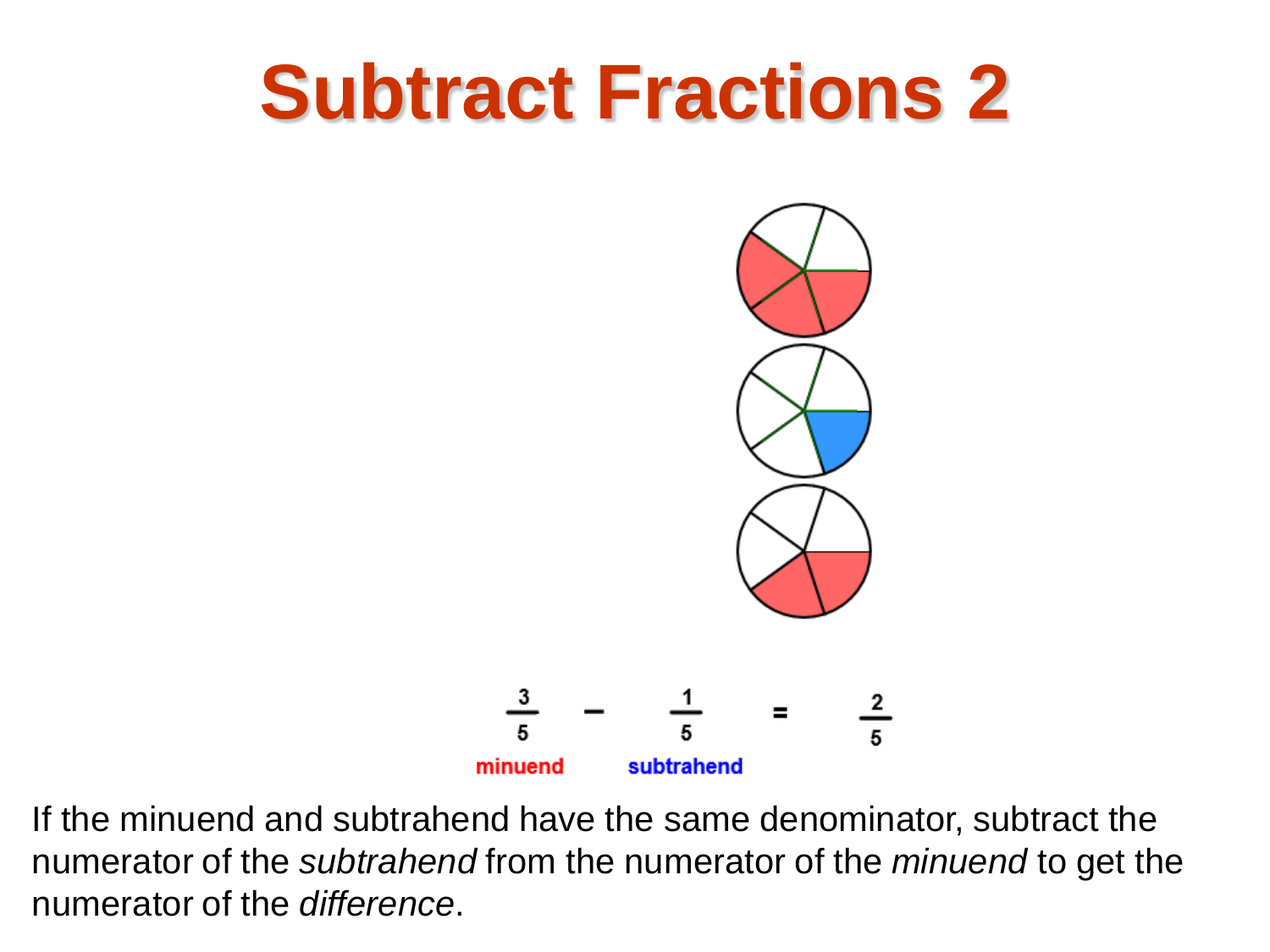

The whole number 1 in 1  $\frac{2}{8}$  is subtracted from the whole number 2 in 2  $\frac{5}{8}$ for a whole number 1 in the *difference*. The fractions  $\frac{5}{8}$  and  $\frac{2}{8}$  are subtracted for **<sup>3</sup>**/**<sup>8</sup>** in the *difference*.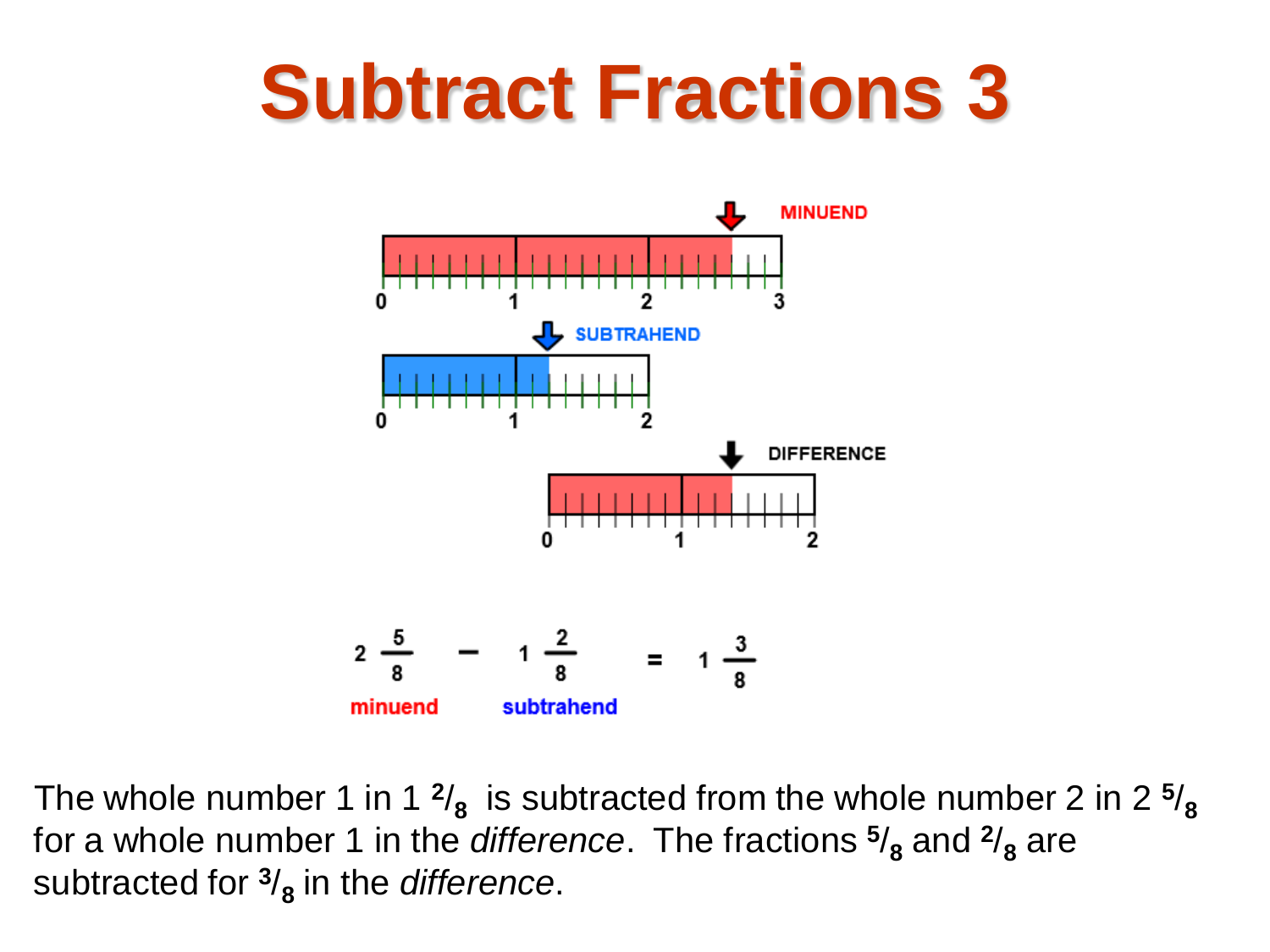

Here the the *subtrahend* numerator in  $\frac{7}{8}$  is larger than the *minuend* numerator in 1 **<sup>5</sup>**/**8**. To subtract, the *minuend* is renamed as **<sup>13</sup>**/**8**. Now the numerators in  $13/8$  and  $7/8$  can be subtracted. The *difference*  $6/8$  is renamed in lowest terms as **<sup>3</sup>**/**4**.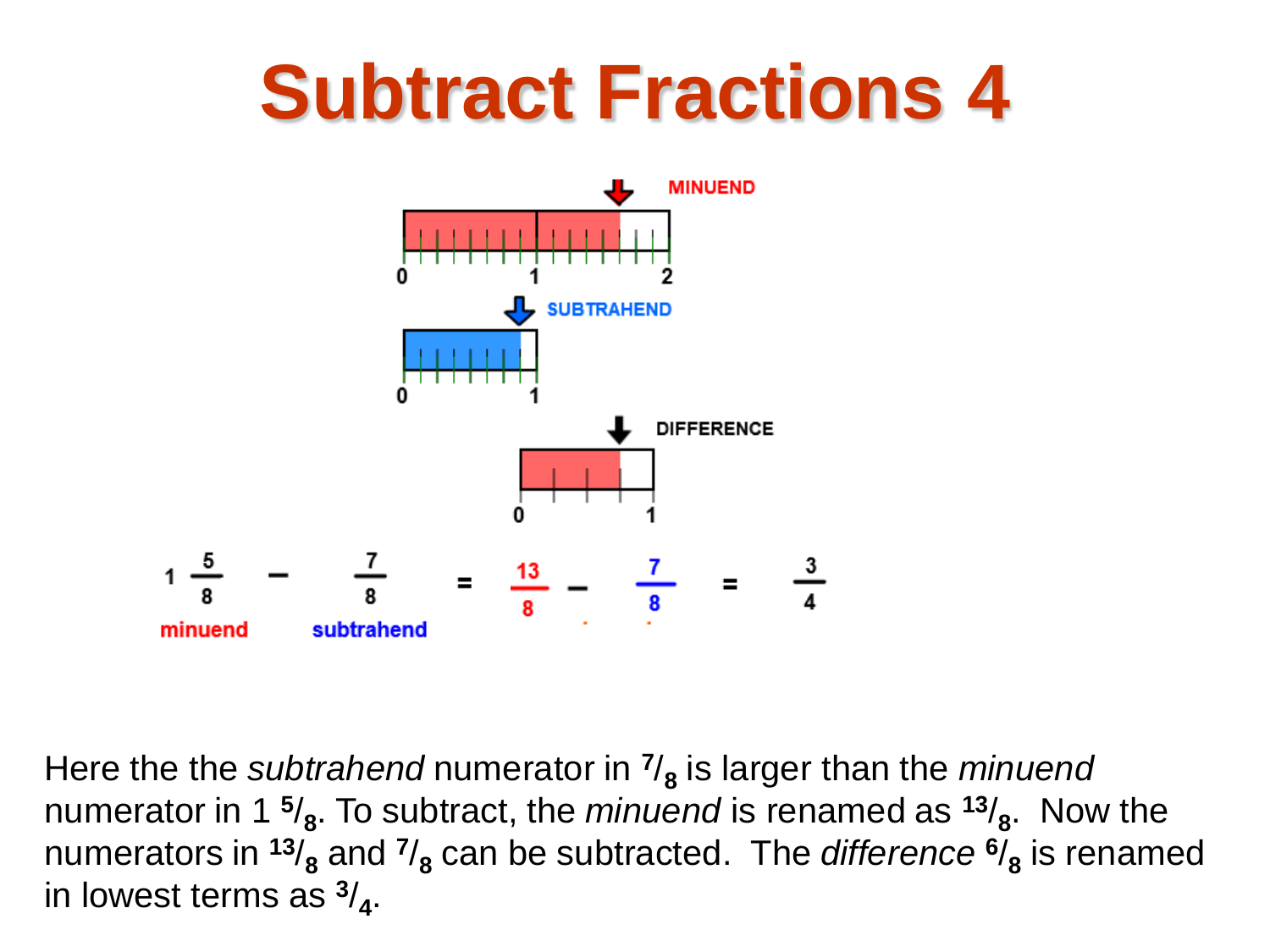

The *minuend* 3 is renamed as  $2<sup>3</sup>/<sub>3</sub>$  so that the numerators can be subtracted. This is done by decreasing the whole number 3 by 1 and renaming the 1 as  $3/3$ ,  $3 = 2 + 1 = 2 + 3/3$ .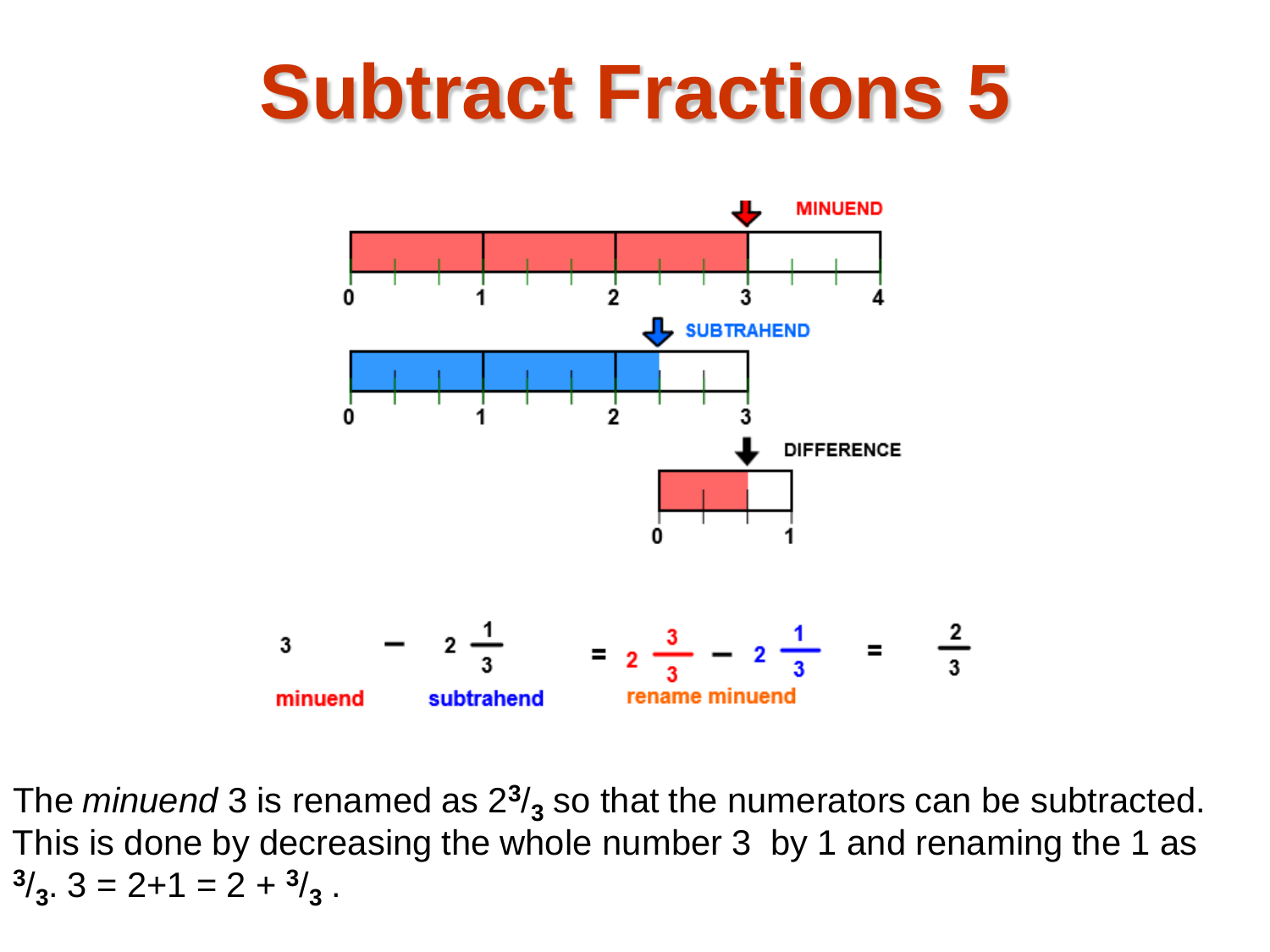

Write with common denominator 8 and subtract whole numbers and numerators.



Here, unlike fractions are renamed with a common denominator. The *minuend* 3 **<sup>1</sup>**/**4** is renamed as 3 **<sup>2</sup>**/**8**. Then the whole numbers and numerators are subtracted for a *difference* of 1  $\frac{1}{8}$ .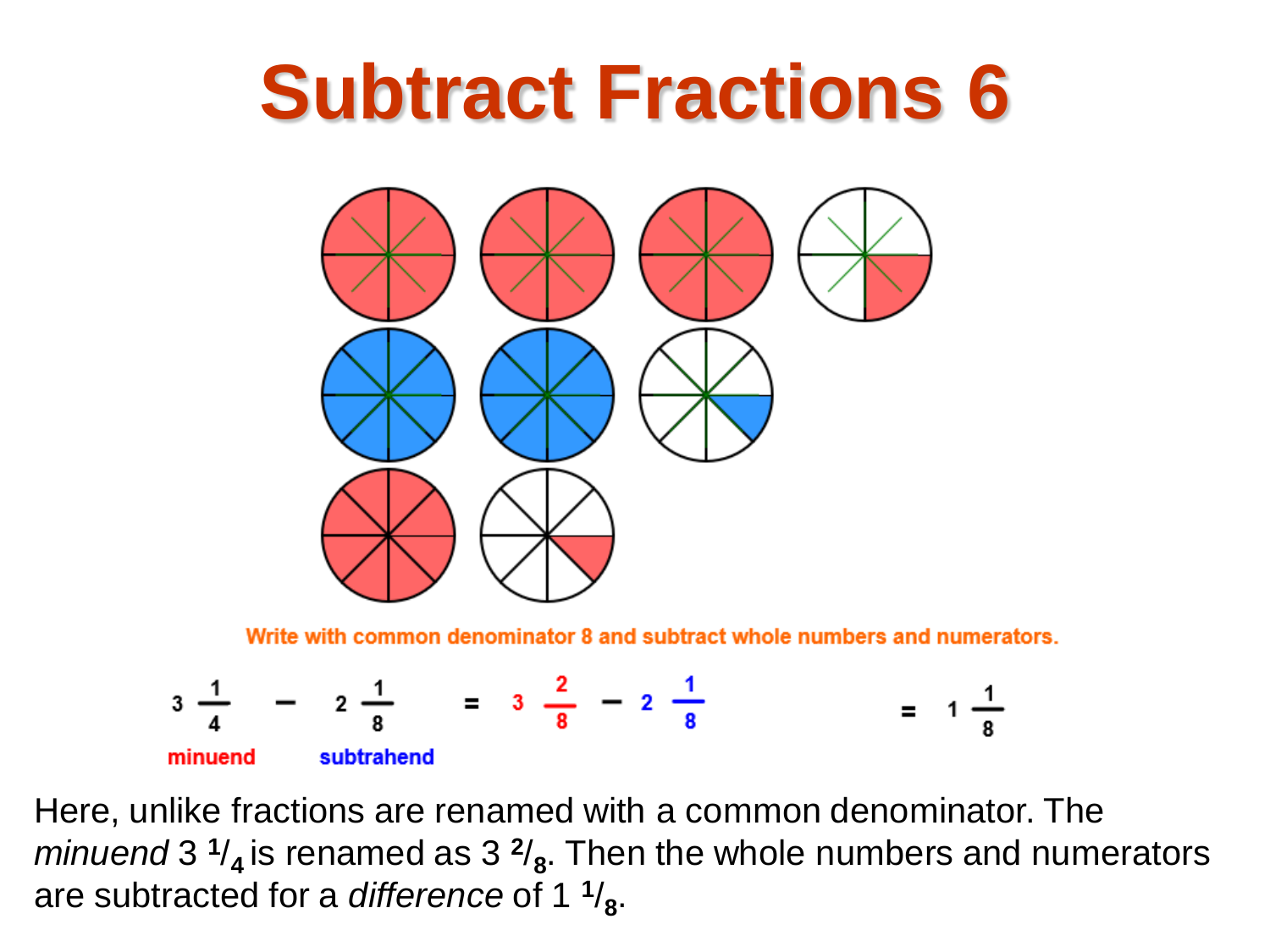

Write with common denominator 8 and subtract whole numbers and numerators.



 $3 \frac{1}{4}$  is renamed as  $3 \frac{2}{8}$  to make like fractions. The minuend  $3 \frac{2}{8}$  is then renamed as 2 **<sup>10</sup>**/**<sup>8</sup>** so that the numerators can be subtracted.  $3^{2}/_{8} = 2 + 1 + \frac{2}{8} = 2 + \frac{8}{8} + \frac{2}{8} = 2 \frac{10}{8}$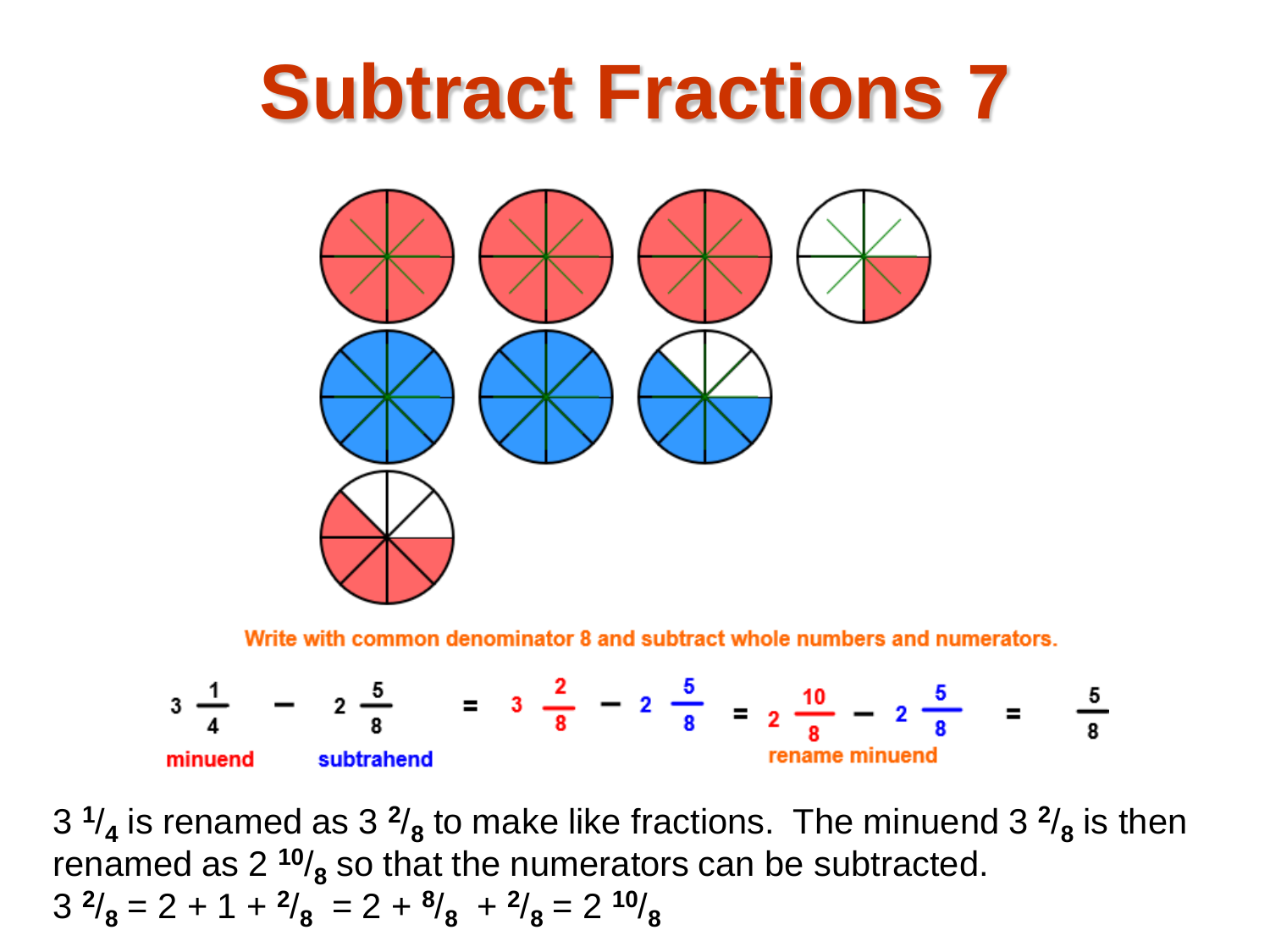

The same example with number lines shows that the *minuend* 3 **<sup>1</sup>**/**<sup>4</sup>** is **<sup>5</sup>**/**<sup>8</sup>** larger than the *subtrahend* 2<sup>5</sup>/<sub>8</sub>.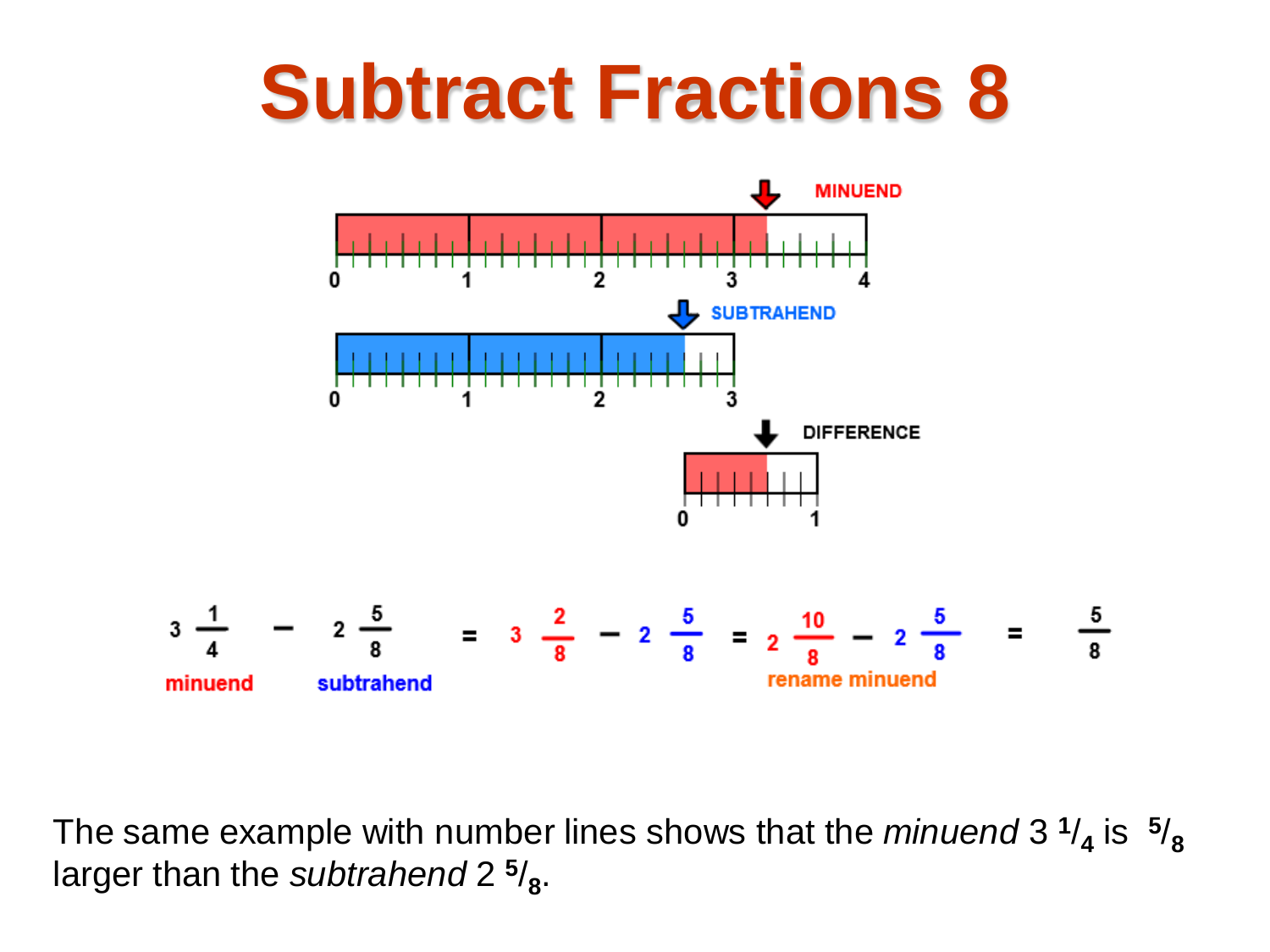

Decreasing the *subtrahend* to 2 **<sup>1</sup>**/**<sup>8</sup>** from the previous example increased the *difference* to 1 **<sup>1</sup>**/**<sup>8</sup>** . The smaller the *subtrahend* the larger the *difference*.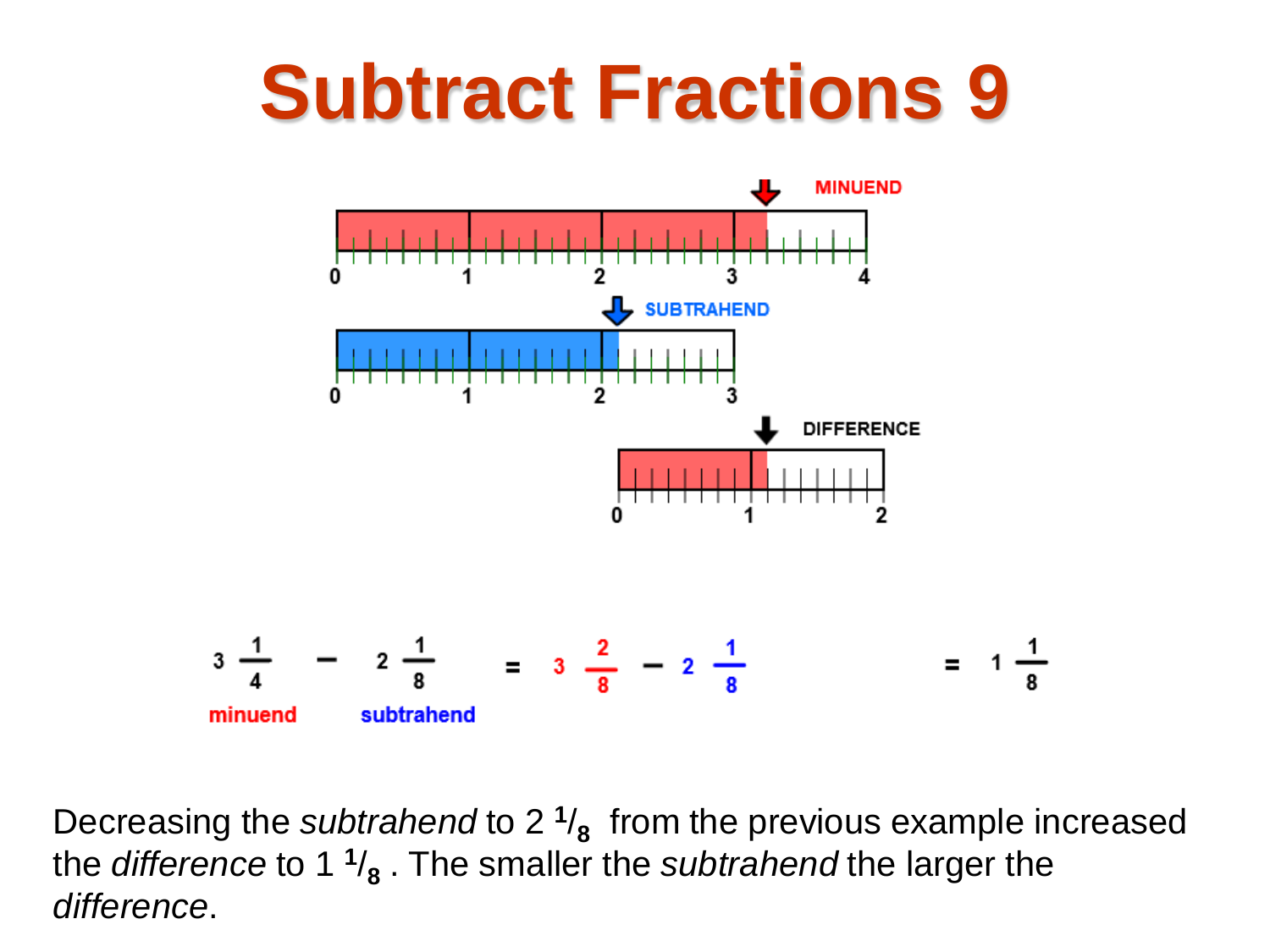$$
4 \frac{5}{6} - 3 \frac{1}{2} = ?
$$

Find the *difference* between 4  $\frac{5}{6}$  and 3  $\frac{1}{2}$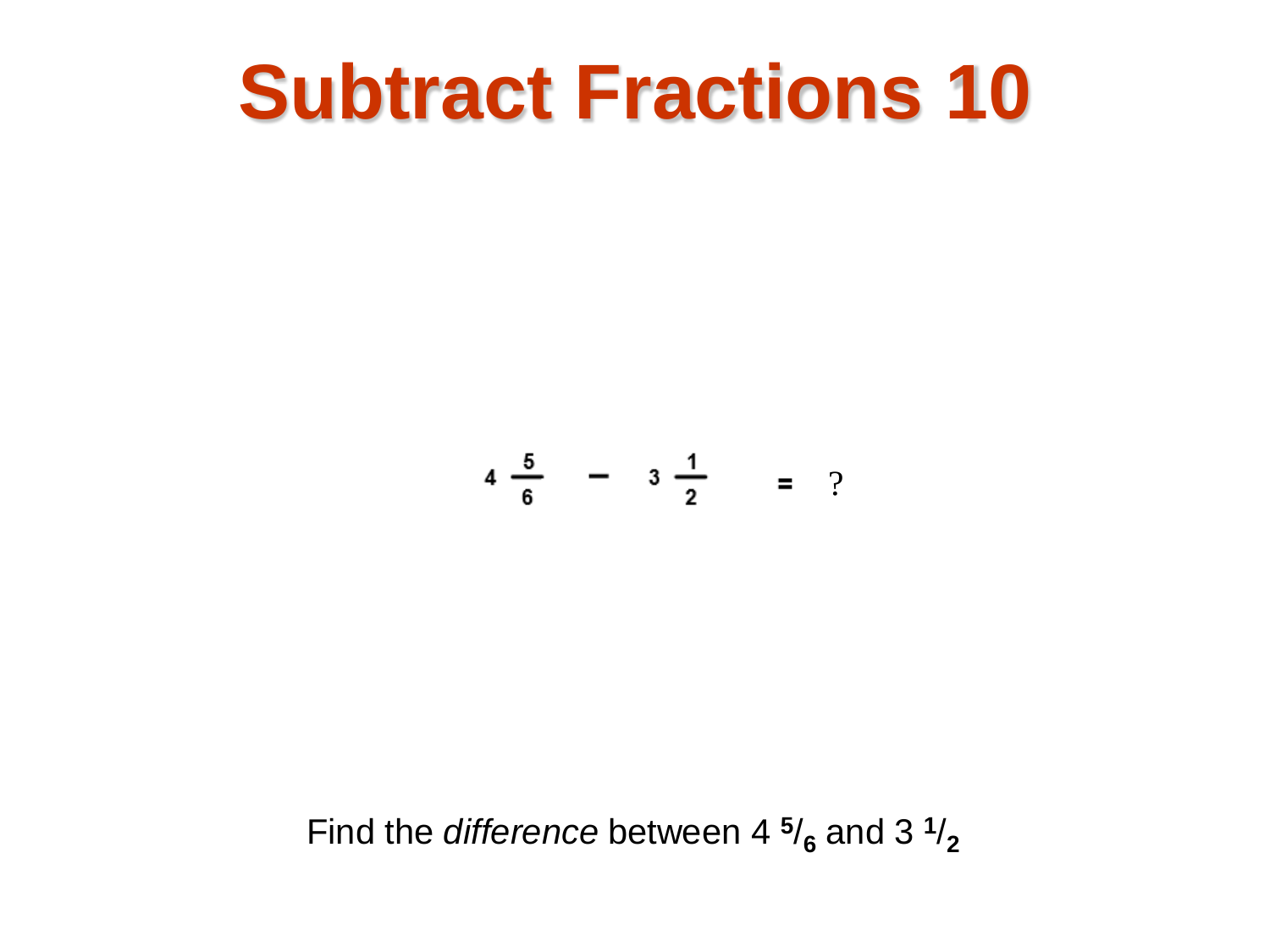

Write with common denominator 6 and subtract whole numbers and numerators.

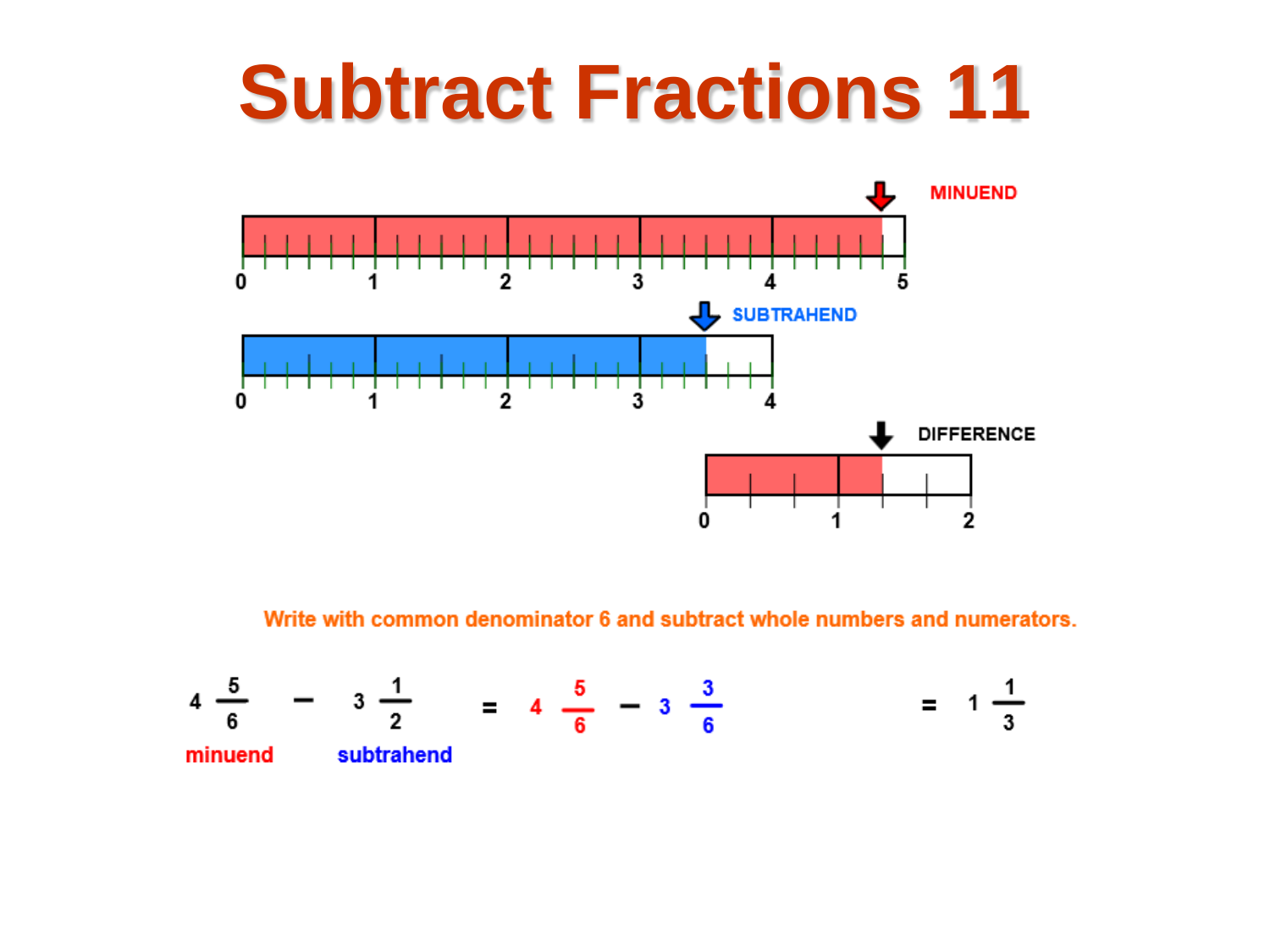$$
4\frac{1}{2} - 3\frac{5}{6} = ?
$$

Find the *difference* between 4  $\frac{1}{2}$  and 3  $\frac{5}{6}$ .